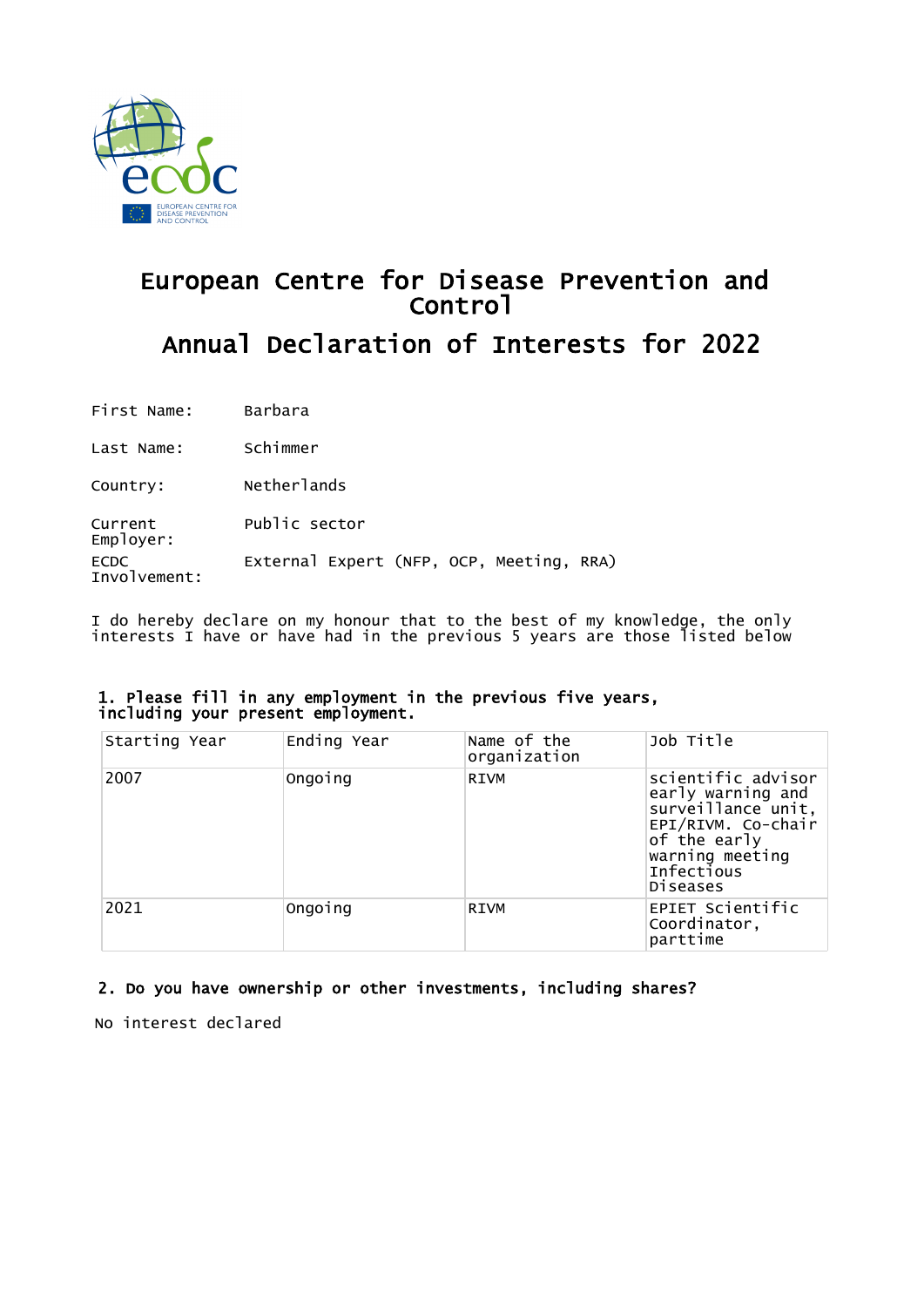| Nature of<br>Employment | Specific Type |  |
|-------------------------|---------------|--|
| 1                       |               |  |
|                         |               |  |
| 1                       |               |  |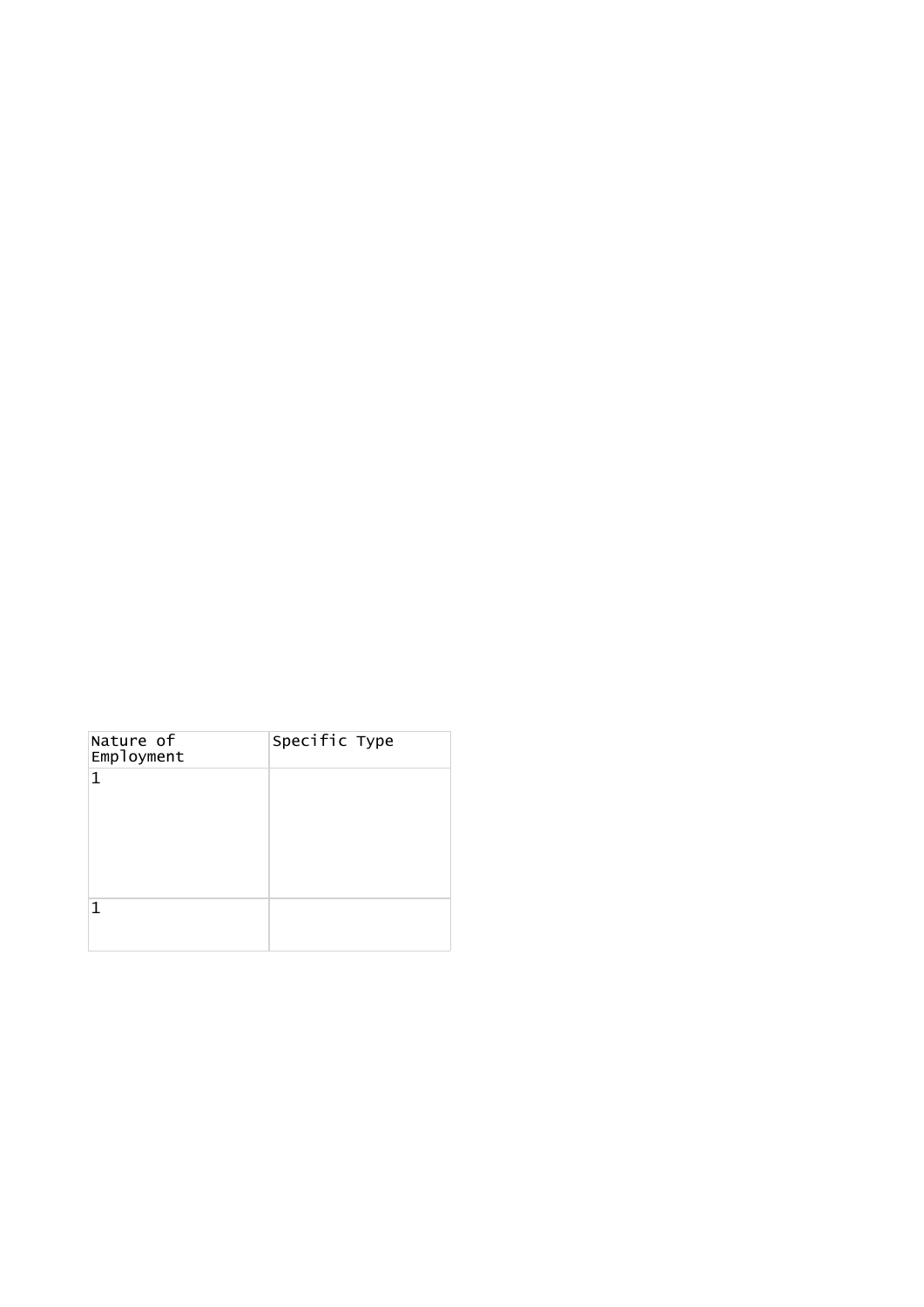3. Are you a member of a Managing Body or equivalent structure?

No interest declared

4. Are you a member of a Scientific Advisory Body?

No interest declared

5. Have you offered any consultancy or advice?

No interest declared

# 6. Have you received any research funding?

No interest declared

## 7. Do you have any intellectual property rights?

No interest declared

## 8. Do you have any other memberships or affiliations?

| Starting Year | Ending Year | Name of the<br>organization   | Nature of<br>membership/affilia<br>tion |
|---------------|-------------|-------------------------------|-----------------------------------------|
| 2005          | Ongoing     | Epiet alumni<br>network (EAN) | member                                  |

#### 9. Are there any interests of close family members?

No interest declared

#### 10. Is there any other interest you want to declare?

No interest declared

I confirm the information on this form is accurate to the best of my knowledge and I consent to my information being stored electronically and published on the ECDC website